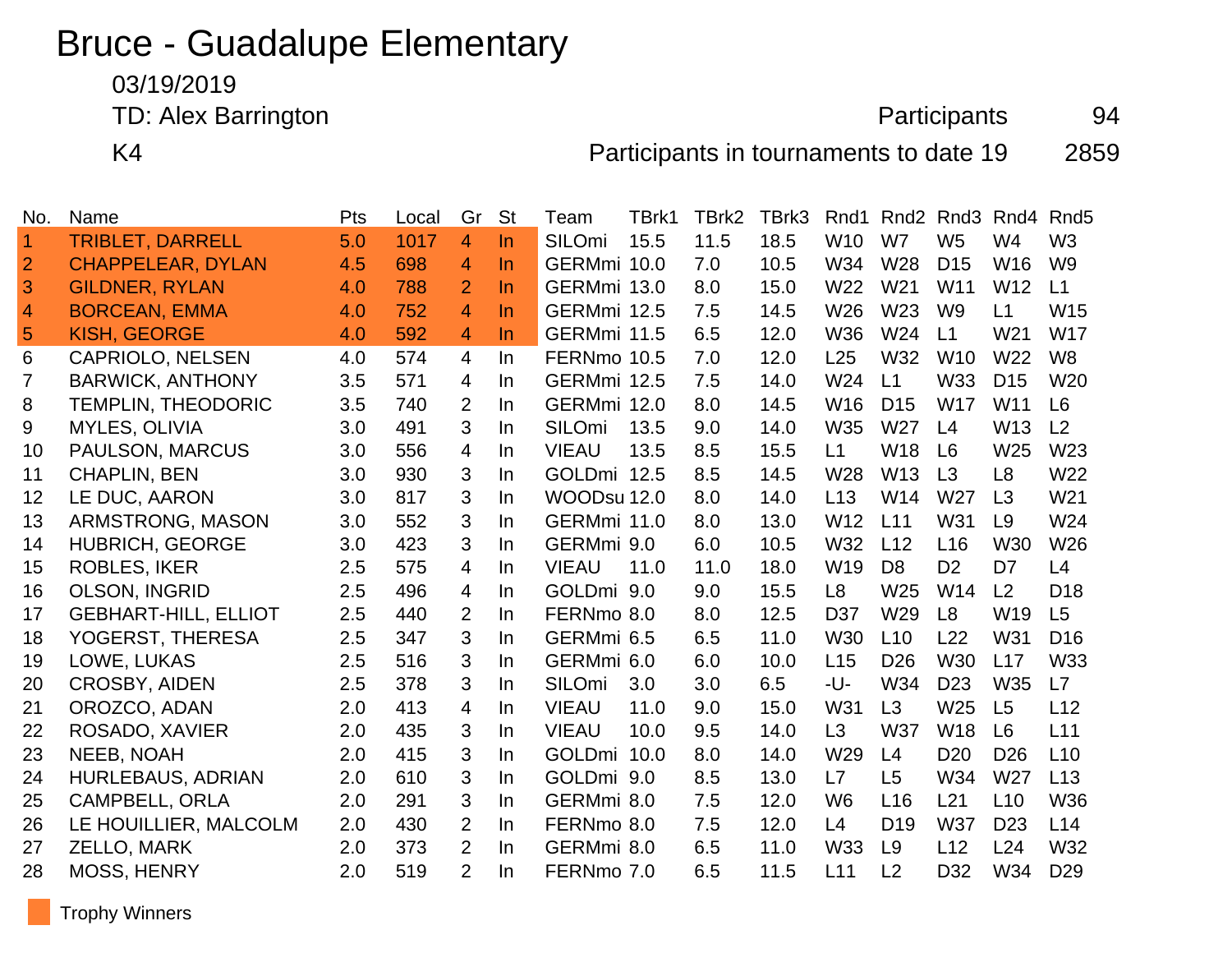| 29  | <b>FAMILIANT, PHILIP</b> | 2.0           | 466 |   | -In       | GERMmi 6.0    |     | $5.5^{\circ}$    | 8.5  | L23            | L17             | W36             | D <sub>33</sub> | D <sub>28</sub> |
|-----|--------------------------|---------------|-----|---|-----------|---------------|-----|------------------|------|----------------|-----------------|-----------------|-----------------|-----------------|
| 30  | SUKHAVASI, CHAITANYA     | 2.0           | 150 |   | <b>In</b> | <b>SOUTfr</b> | 5.5 | 5.5              | 8.5  | L18            | -B-             | L19             | L14             | W37             |
| -31 | SHEPPARD, BRENDAN        | 2.0           | 275 | 4 | -In       | FERNmo 5.5    |     | 5.0 <sub>1</sub> | 8.5  | L21            | W36             | L13             | L <sub>18</sub> | W35             |
| 32  | RIVERA, EVAN             | $1.5^{\circ}$ | 212 | 4 | -In       | VIEAU         | 7.5 | 7.0              | 11.5 | L14            | L6.             | D <sub>28</sub> | W37             | l 27            |
| 33  | <b>JANZEN, NILES</b>     | $1.5^{\circ}$ | 262 | 2 | -In       | FERNmo 7.0    |     | 6.5              | 10.5 | L27            | W35             | 17              | D <sub>29</sub> | <u> 19</u>      |
| 34  | <b>TREJO, SEBASTIAN</b>  | 1.0           | 269 | 3 | -In       | <b>VIEAU</b>  | 7.0 | 7.0              | 11.5 | L <sub>2</sub> | L <sub>20</sub> | L24             | l 28.           | -B-             |
| 35  | KIM, JOHANA              | 1.0           | 100 | 3 | -In       | GERMmi 6.5    |     | 6.5              | 9.5  | L9             | L33             | -B-             | 120             | T 31            |
| 36  | ROSADO, JAYDA            | 1.0.          | 104 | 4 | -In       | VIEAU         | 6.0 | 6.0              | 10.0 | L5             | L31             | l 29            | -B-             | 125             |
| 37  | BEYER, ALDEN             | 0.5           | 128 |   | <b>In</b> | GERMmi 7.0    |     | $5.5^{\circ}$    | 9.5  | D17            | -22             | l 26            | -32             | l 30.           |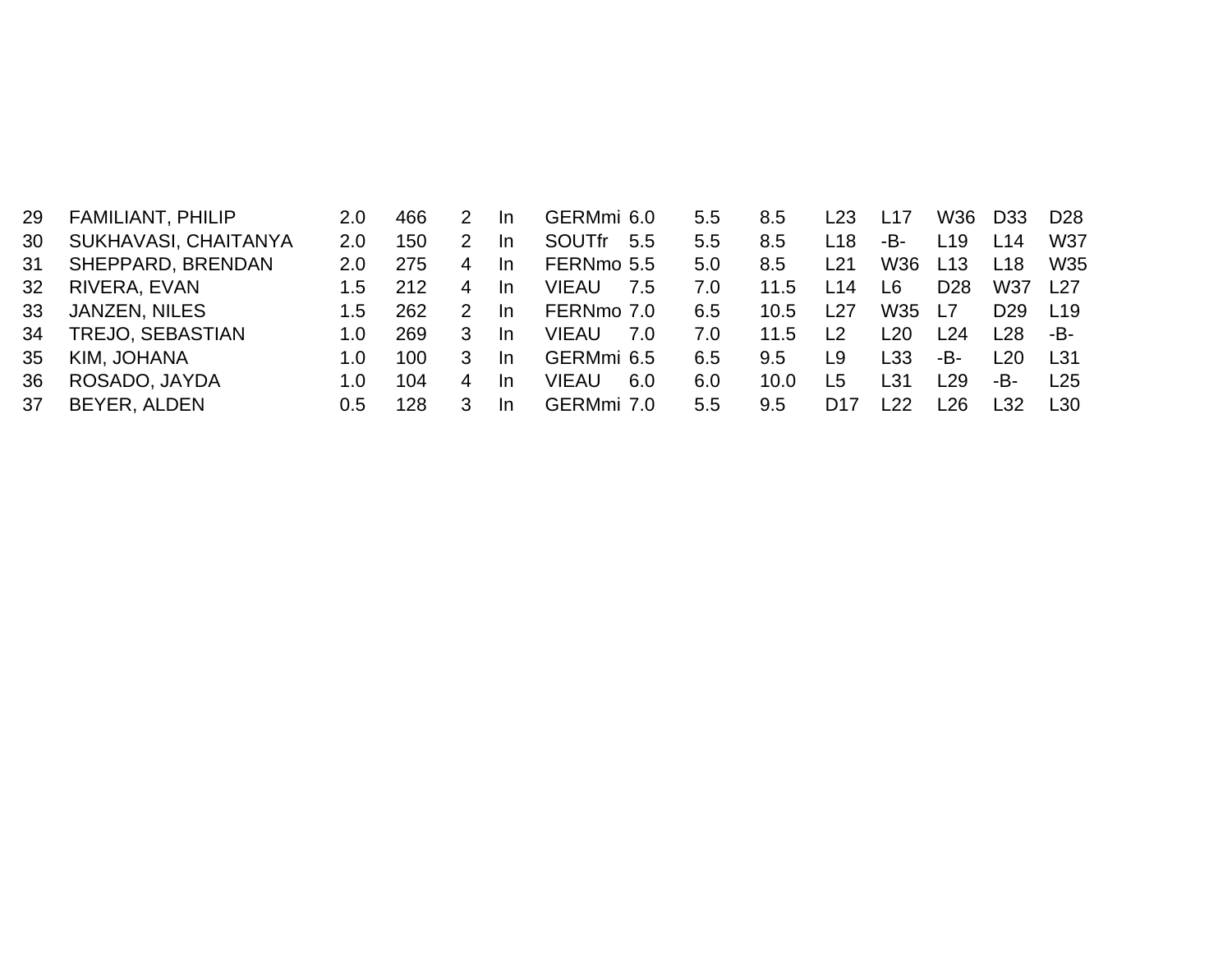#### K8 Individual Standings

| No.            | Name                    | Pts | Local | Gr             | <b>St</b> | Team          | TBrk1 | TBrk2 | TBrk3 | Rnd1            | Rnd <sub>2</sub> |                 | Rnd <sub>3</sub> Rnd <sub>4</sub> | Rnd <sub>5</sub> |
|----------------|-------------------------|-----|-------|----------------|-----------|---------------|-------|-------|-------|-----------------|------------------|-----------------|-----------------------------------|------------------|
| $\overline{1}$ | <b>CARMONA, JASON</b>   | 5.0 | 1109  | 8              | $\ln$     | <b>UNITmi</b> | 13.5  | 9.5   | 16.5  | W12             | W13              | W <sub>6</sub>  | W <sub>3</sub>                    | W10              |
| $\overline{2}$ | <b>VARELA, JAIRO</b>    | 5.0 | 1032  | 8              | $\ln$     | <b>UNITmi</b> | 13.0  | 9.5   | 15.0  | W11             | W <sub>8</sub>   | W31             | <b>W10</b>                        | W7               |
| 3              | <b>BEDWELL, QUINN</b>   | 4.0 | 951   | 5              | $\ln$     | GERMmi 14.0   |       | 9.0   | 16.0  | W <sub>5</sub>  | W25              | W27             | L1                                | W20              |
| $\overline{4}$ | <b>COUTURE, GUSTAVO</b> | 4.0 | 886   | 6              | $\ln$     | FERNmo 11.0   |       | 8.0   | 13.0  | W34             | L10              | W29             | W11                               | W19              |
| $\overline{5}$ | <b>ALCARAZ, JESUS</b>   | 4.0 | 885   | 5              | $\ln$     | <b>VIEAU</b>  | 11.0  | 7.0   | 12.5  | L3              | W40              | <b>W33</b>      | W24                               | W14              |
| 6              | <b>MEYER, PRESTON</b>   | 3.5 | 922   | 6              | In        | GERMmi 14.5   |       | 9.5   | 16.5  | W14             | W16              | L1              | D <sub>9</sub>                    | W24              |
| 7              | <b>ROBERSON, XAVIER</b> | 3.5 | 680   | 5              | In        | GOLDmi 12.5   |       | 7.5   | 14.5  | <b>W37</b>      | D <sub>22</sub>  | <b>W30</b>      | <b>W17</b>                        | L2               |
| 8              | HERVEY-PETERS, TRAMELL  | 3.5 | 796   | 6              | In        | SILOmi        | 12.5  | 7.5   | 14.0  | W <sub>21</sub> | L2               | D41             | <b>W30</b>                        | W22              |
| 9              | <b>SMITH, CHAYTON</b>   | 3.5 | 918   | 6              | In        | GOLDmi 11.5   |       | 8.0   | 13.5  | L13             | W26              | W32             | D <sub>6</sub>                    | W <sub>12</sub>  |
| 10             | <b>WESLEY, HAYDEN</b>   | 3.0 | 973   | 5              | In        | GOLDmi 16.5   |       | 11.5  | 18.5  | W22             | W4               | W24             | L2                                | L1               |
| 11             | VALDIVIA, DANIEL        | 3.0 | 701   | 5              | $\ln$     | <b>VIEAU</b>  | 14.5  | 9.5   | 16.5  | L2              | W15              | W <sub>23</sub> | L4                                | W35              |
| 12             | KIM, BENYAMIN           | 3.0 | 766   | 6              | In        | GERMmi 13.5   |       | 8.5   | 15.5  | L1              | W29              | <b>W35</b>      | W15                               | L <sub>9</sub>   |
| 13             | YOGERST, SAWYER         | 3.0 | 759   | 6              | In        | GERMmi 13.5   |       | 8.5   | 14.5  | W <sub>9</sub>  | L1               | L15             | W44                               | W28              |
| 14             | SMITH, TAYSHAWN         | 3.0 | 909   | 6              | <b>In</b> | SILOmi        | 12.5  | 8.5   | 14.5  | L <sub>6</sub>  | W28              | W <sub>26</sub> | <b>W18</b>                        | L5               |
| 15             | <b>CENTENO, NATALIA</b> | 3.0 | 577   | $\overline{7}$ | In        | <b>UNITmi</b> | 11.0  | 8.0   | 12.5  | W42             | L11              | W13             | L12                               | W31              |
| 16             | HARPER, TY              | 3.0 | 843   | $\overline{7}$ | In        | <b>GOLDmi</b> | 10.5  | 7.0   | 12.5  | <b>W17</b>      | L <sub>6</sub>   | L28             | W29                               | W <sub>27</sub>  |
| 17             | CORONADO, ANDREZ        | 3.0 | 697   | 8              | In        | <b>UNITmi</b> | 10.5  | 7.0   | 12.0  | L <sub>16</sub> | W39              | <b>W36</b>      | L7                                | W33              |
| 18             | NEEB, EMMA              | 3.0 | 921   | $\overline{7}$ | $\ln$     | <b>GOLDmi</b> | 10.0  | 7.0   | 12.0  | W20             | L24              | W <sub>25</sub> | L14                               | W32              |
| 19             | <b>GOMEZ, LIAM</b>      | 3.0 | 809   | 8              | In        | <b>VIEAU</b>  | 10.0  | 6.0   | 11.0  | L25             | W34              | W43             | W28                               | L4               |
| 20             | ALCARAZ, ANGEL E        | 3.0 | 778   | 8              | $\ln$     | <b>VIEAU</b>  | 10.0  | 6.0   | 11.0  | L18             | W43              | W44             | W27                               | L3               |
| 21             | MEREDDY, RAKSHITH       | 3.0 | 864   | 6              | In        | STEFme 9.5    |       | 6.0   | 10.0  | L <sub>8</sub>  | L27              | W45             | W26                               | W25              |
| 22             | DAVILA, LEO             | 2.5 | 761   | 8              | In        | <b>UNITmi</b> | 8.5   | 8.5   | 13.5  | L10             | D <sub>7</sub>   | W39             | W31                               | L <sub>8</sub>   |
| 23             | <b>CARR, DANIEL</b>     | 2.5 | 412   | 5              | $\ln$     | GERMmi 6.0    |       | 6.0   | 10.0  | L26             | <b>W47</b>       | L11             | W34                               | D <sub>30</sub>  |
| 24             | <b>VALDES, MOISES</b>   | 2.0 | 855   | 8              | In        | <b>UNITmi</b> | 11.5  | 9.5   | 15.5  | <b>W33</b>      | <b>W18</b>       | L10             | L5                                | L <sub>6</sub>   |
| 25             | MIRANDA, DIEGO          | 2.0 | 649   | 6              | In        | <b>UNITmi</b> | 10.5  | 9.0   | 14.5  | W19             | L3               | L18             | W41                               | L21              |
| 26             | VALLEJO-ALDAPE, ADRIANA | 2.0 | 521   | $\overline{7}$ | In        | <b>UNITmi</b> | 10.0  | 8.5   | 13.5  | W23             | L <sub>9</sub>   | L14             | L21                               | W40              |
| 27             | ALVAREZ, HALEY          | 2.0 | 543   | $\overline{7}$ | In        | <b>UNITmi</b> | 9.5   | 9.0   | 13.5  | W45             | W21              | L3              | L20                               | L16              |
| 28             | <b>CORONDA, ALEXIS</b>  | 2.0 | 518   | 6              | In        | <b>UNITmi</b> | 9.5   | 9.0   | 12.5  | W46             | L14              | W16             | L <sub>19</sub>                   | L13              |
| 29             | VELAZQUEZ, JOSUE        | 2.0 | 477   | 8              | $\ln$     | <b>UNITmi</b> | 9.5   | 8.0   | 13.5  | <b>W36</b>      | L12              | L4              | L16                               | W39              |
| 30             | <b>CRUZ, MARTIN</b>     | 2.0 | 500   | 7              | In        | <b>UNITmi</b> | 9.0   | 7.5   | 12.5  | D39             | W42              | L7              | L <sub>8</sub>                    | D <sub>23</sub>  |
| 31             | RODRIGUEZ, OLIVER       | 2.0 | 548   | $\overline{7}$ | In        | <b>VIEAU</b>  | 8.5   | 7.5   | 13.5  | W35             | W44              | L <sub>2</sub>  | L22                               | L15              |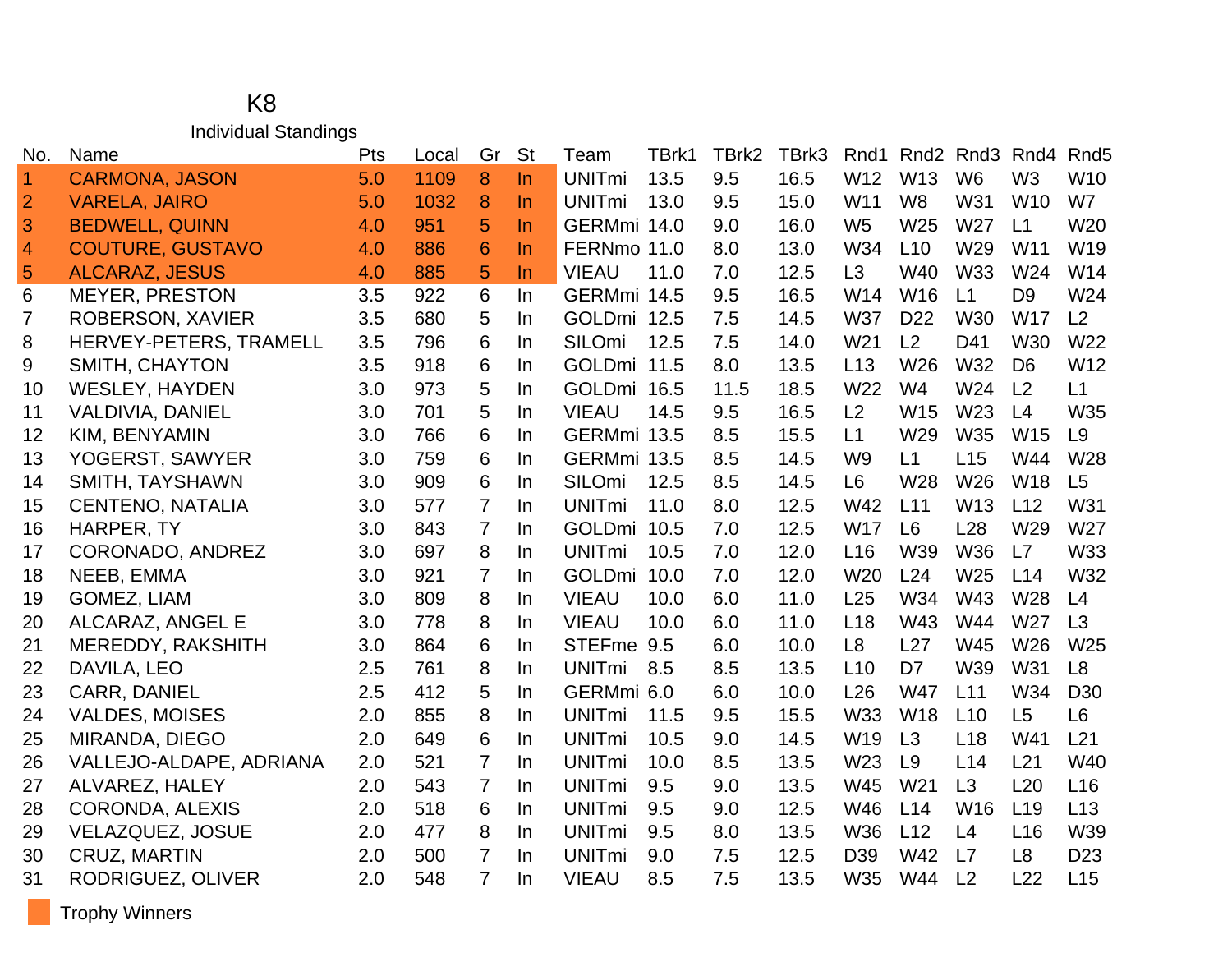| 32 | MELENDEZ, DANIEL          | 2.0     | 582  | 7              | In. | <b>UNITmi</b> | 8.5 | 7.0 | 12.0 | W41             | L33             | L9              | W36             | L <sub>18</sub> |
|----|---------------------------|---------|------|----------------|-----|---------------|-----|-----|------|-----------------|-----------------|-----------------|-----------------|-----------------|
| 33 | HERVEY-PETERS, TRA-LYN    | 2.0     | 1027 | 6              | In. | SILOmi        | 8.0 | 7.0 | 12.0 | L24             | W32             | L <sub>5</sub>  | W43             | L17             |
| 34 | <b>ACOSTA, ISAIAH</b>     | 2.0     | 546  | 6              | In. | <b>UNITmi</b> | 7.5 | 7.0 | 11.5 | L4              | L <sub>19</sub> | W46             | L23             | W41             |
| 35 | SILVERYRA, CLAUDIA        | 2.0     | 408  | 8              | In. | <b>UNITmi</b> | 7.0 | 6.5 | 10.0 | L <sub>31</sub> | W45             | L12             | W42             | L11             |
| 36 | ROBERTO, CORREA DAMIAN    | 2.0     | 399  | 5              | In. | <b>VIEAU</b>  | 7.0 | 6.0 | 10.0 | L29             | W37             | L17             | L32             | W43             |
| 37 | PRATER, XAVIER            | $2.0\,$ | 286  | 6              | In. | <b>UNITmi</b> | 5.0 | 4.5 | 8.5  | L7              | L36             | W47             | L <sub>39</sub> | W46             |
| 38 | PEREZ, CECILIA            | 2.0     | 154  | 7              | In. | <b>UNITmi</b> | 0.5 | 0.5 | 2.0  | -B-             | -N-             | -U-             | L40             | W45             |
| 39 | RUIZ NUNEZ, MAXIMILIAN    | 1.5     | 346  | 6              | In. | <b>VIEAU</b>  | 8.5 | 6.5 | 11.5 | D <sub>30</sub> | L17             | L22             | <b>W37</b>      | L29             |
| 40 | ROCHA, RIHANNA            | 1.5     | 266  | 5              | In. | <b>DEERst</b> | 7.0 | 6.0 | 11.0 | L44             | L <sub>5</sub>  | D42             | <b>W38</b>      | L26             |
| 41 | ZELLO, DANIEL             | 1.5     | 379  | 5              | In. | GERMmi 6.5    |     | 6.0 | 10.0 | L32             | W46             | D <sub>8</sub>  | L25             | L34             |
| 42 | <b>JACOBS, JOSIAH</b>     | 1.5     | 439  | $\overline{4}$ | In. | GOLDmi 6.5    |     | 5.5 | 9.5  | L15             | L30             | D <sub>40</sub> | L35             | W44             |
| 43 | <b>GARCIA, JESUS</b>      | 1.0     | 414  | 6              | In. | <b>UNITmi</b> | 8.0 | 7.0 | 11.0 | W47             | L20             | L19             | L <sub>33</sub> | L36             |
| 44 | LITZOW, SHAQUILLE         | 1.0     | 383  | $\mathbf{7}$   | In. | <b>UNITmi</b> | 8.0 | 6.5 | 11.0 | W40             | L31             | L20             | L13             | L42             |
| 45 | ALLMON, JESSE             | 0.5     | 100  | 5.             | In. | DEERst 7.0    |     | 6.5 | 10.0 | L27             | L35             | L21             | D46             | L38             |
| 46 | <b>VELASQUEZ, ROBERTO</b> | 0.5     | 100  | 6              | In. | BRUCGm6.0     |     | 5.5 | 8.0  | L28             | L41             | L34             | D45             | L37             |
| 47 | <b>ODUPITAN, AYOMIDE</b>  | 0.0     | 100  | 5              | In. | <b>DEERst</b> | 3.0 | 3.0 | 5.5  | L43             | L23             | L37             | -U-             | -U-             |
|    |                           |         |      |                |     |               |     |     |      |                 |                 |                 |                 |                 |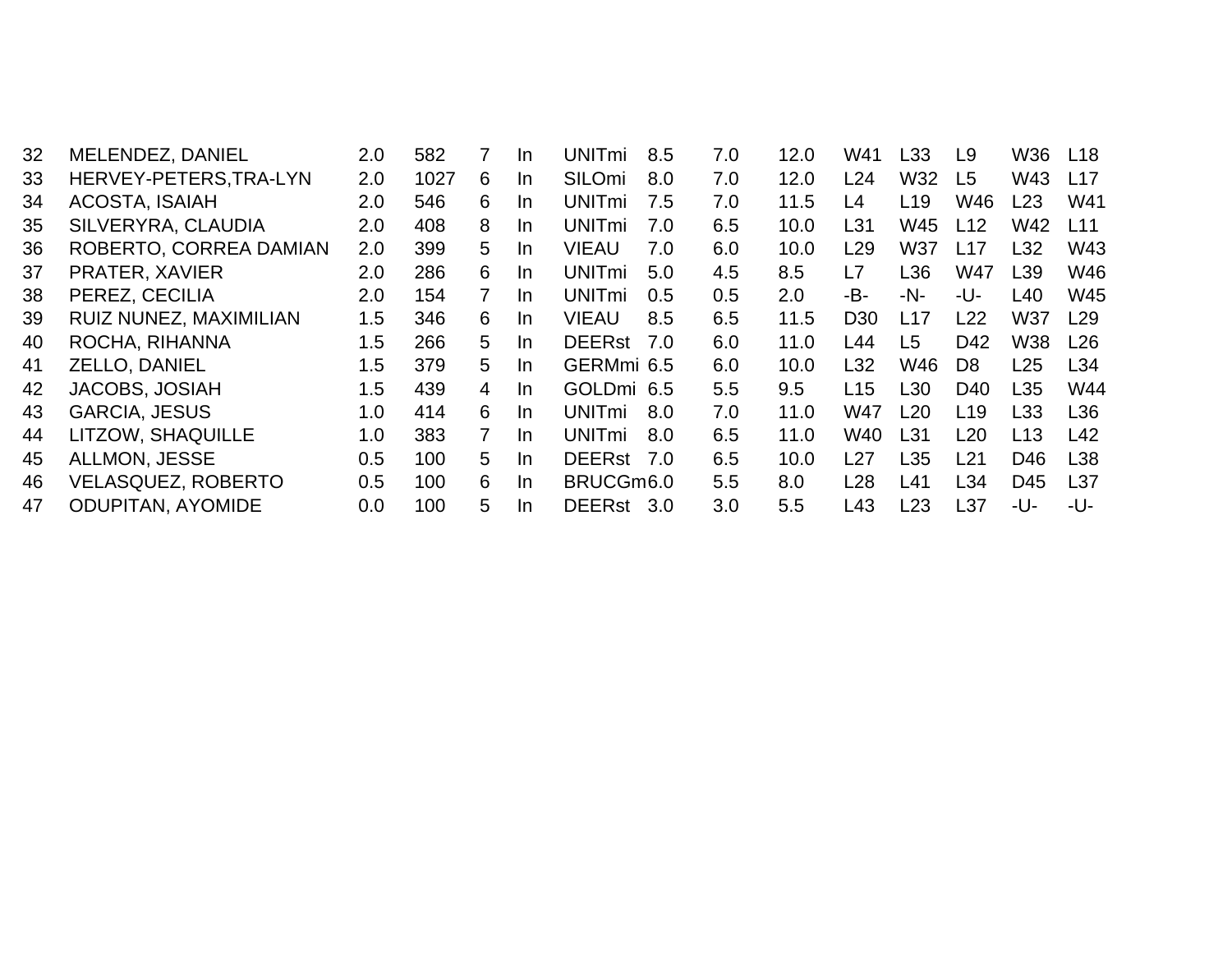#### K12 Individual Standings

| No.             | Name                      | <b>Pts</b>       | Local | Gr | St        | Team                     | TBrk1 |     | TBrk2 TBrk3 | Rnd1            |                |                 | Rnd <sub>2</sub> Rnd <sub>3</sub> Rnd <sub>4</sub> Rnd <sub>5</sub> |                |
|-----------------|---------------------------|------------------|-------|----|-----------|--------------------------|-------|-----|-------------|-----------------|----------------|-----------------|---------------------------------------------------------------------|----------------|
|                 | <b>TEMPLIN, AETHELRED</b> | 4.0              | 1378  |    | <u>In</u> | GERMmi 11.5              |       | 8.0 | 13.0        | W <sub>5</sub>  | W9             | L <sub>2</sub>  | W4                                                                  | W7             |
| $\overline{2}$  | <b>MARTINEZ, GUSTAVO</b>  | 3.5              | 1266  | 8  | In.       | UNITmi                   | 13.0  | 9.0 | 15.0        | W7              | W6             | W1              | D <sub>3</sub>                                                      | L <sub>5</sub> |
| $\mathbf{3}$    | <b>HURLEBAUS, JOAQUIN</b> | 3.5              | 1364  | 8  | In.       | GOLDmi 10.0              |       | 6.5 | 10.0        | D <sub>8</sub>  | W10            | D <sub>9</sub>  | D <sub>2</sub>                                                      | W4             |
| $\overline{4}$  | <b>MORALES, RAFAEL</b>    | 3.0 <sub>1</sub> | 1389  |    | In        | <b>UNIT<sub>mi</sub></b> | 13.0  | 9.0 | 15.0        | W6              | W <sub>5</sub> | W7              | l 1                                                                 | L3             |
| $5\overline{5}$ | <b>HARPER, TYRONE</b>     | 3.0              | 897   | 11 | In.       | <b>GOLDmi</b>            | 12.5  | 8.5 | 14.0        | L1              | L4             | W8              | W9                                                                  | W <sub>2</sub> |
| 6               | MBIDA, ABEL               | $2.5^{\circ}$    | 906   | 8  | In.       | GOLDmi 6.5               |       | 6.5 | 10.0        | I 4             | L <sub>2</sub> | W <sub>10</sub> | D8.                                                                 | W <sub>9</sub> |
| 7               | D'OLHAVERRIAGUE, LUIS     | 2.0              | 752.  | 8  | In.       | GOLDmi 8.5               |       | 8.5 | 12.5        | L <sub>2</sub>  | W8             | L4              | W <sub>10</sub>                                                     | L1             |
| 8               | <b>MORALES, ANTONIO</b>   | 2.0              | 970   |    | In.       | UNITmi                   | 7.5   | 7.5 | 11.0        | D3              | L7             | L5              | D <sub>6</sub>                                                      | <b>W10</b>     |
| 9               | MAYORGA, JAYDEN           | $1.5^{\circ}$    | 1132  | 8  | In.       | UNITmi                   | 9.0   | 9.0 | 13.0        | W <sub>10</sub> | L1             | D3              | L5                                                                  | L <sub>6</sub> |
| 10              | <b>BEATTIE, DOMINIC</b>   | 0.0              | 103   | 4  | In.       | GERMmi 8.0               |       | 6.5 | 11.5        | L9              | L <sub>3</sub> | L6              | $\overline{7}$                                                      | L8             |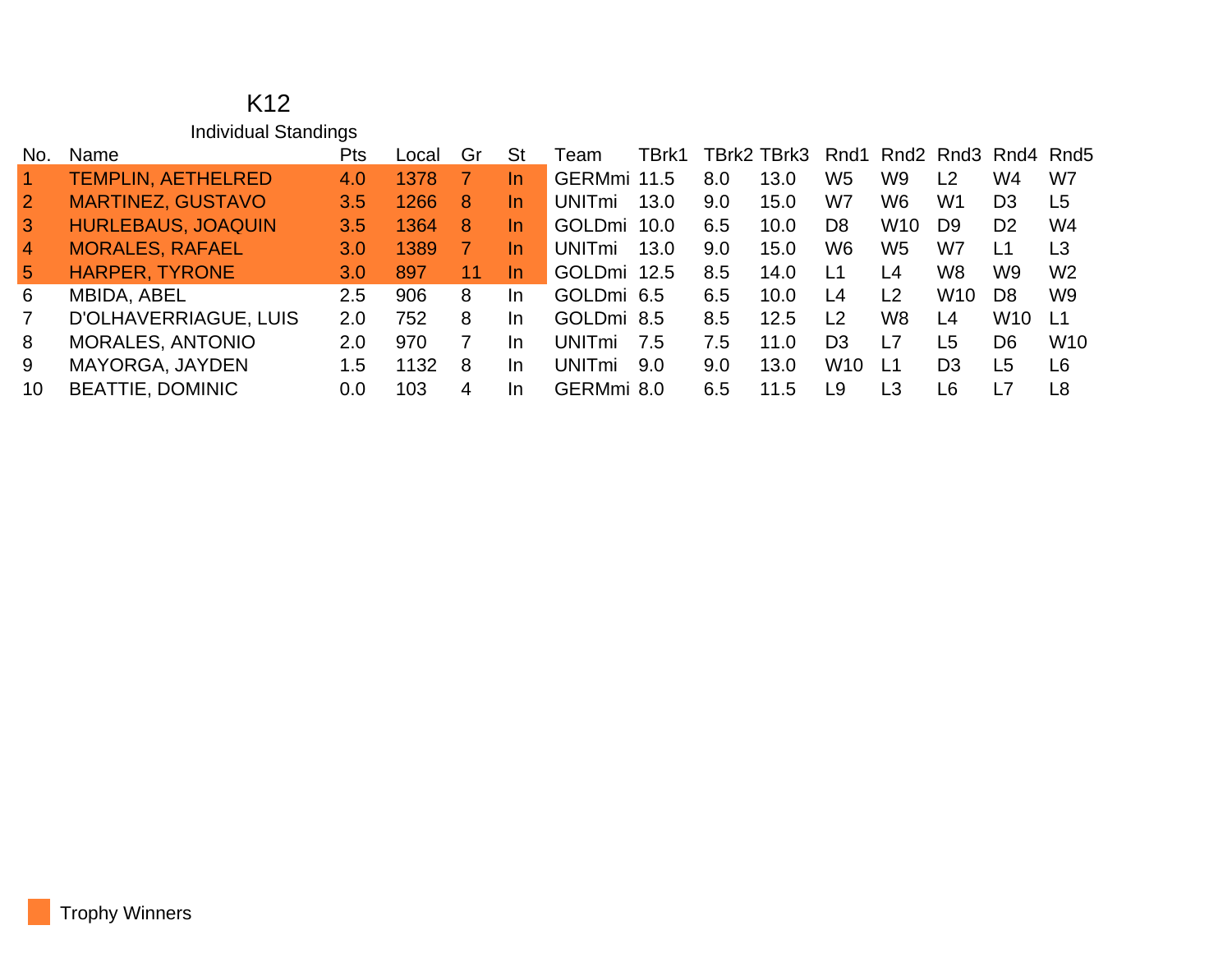## K4

Team Standings

| Plc            | Name (Players: Top 4 used)                                                                                                                                    | Score | Med  | Solk | SBx2 | Cum  |
|----------------|---------------------------------------------------------------------------------------------------------------------------------------------------------------|-------|------|------|------|------|
| $\overline{1}$ | MILWAUKEE GERMAN IMERSION, MILW (15)<br>CHAPPELEAR, DYLAN (4.5,698)<br>GILDNER, RYLAN (4.0,788)<br>BORCEAN, EMMA (4.0,752)<br>KISH, GEORGE (4.0,592)          | 16.5  | 29.0 | 52.0 | 71.5 | 52.5 |
| $\overline{2}$ | FERNWOOD MONTESORI, Milwaukee (6)<br>CAPRIOLO, NELSEN (4.0,574)<br>GEBHART-HILL, ELLIOT (2.5,440)<br>LE HOUILLIER, MALCOLM (2.0,430)<br>MOSS, HENRY (2.0,519) | 10.5  | 29.0 | 48.0 | 39.5 | 28.5 |
| $\overline{3}$ | Siloah Lutheran School, Milwau (3)<br>TRIBLET, DARRELL (5.0,1017)<br>MYLES, OLIVIA (3.0,491)<br>CROSBY, AIDEN (2.5,378)                                       | 10.5  | 23.5 | 39.0 | 52.0 | 33.5 |
| 4              | Vieau Elementary School (7)<br>PAULSON, MARCUS (3.0,556)<br>ROBLES, IKER (2.5,575)<br>ROSADO, XAVIER (2.0,435)<br>OROZCO, ADAN (2.0,413)                      | 9.5   | 38.0 | 62.5 | 43.5 | 31.5 |
| 5              | <b>GOLDA MEIR ELEMENTARY SCHOOL, M (4)</b><br>CHAPLIN, BEN (3.0,930)<br><b>OLSON, INGRID (2.5,496)</b><br>HURLEBAUS, ADRIAN (2.0,610)<br>NEEB, NOAH (2.0,415) | 9.5   | 34.0 | 57.0 | 40.5 | 30.0 |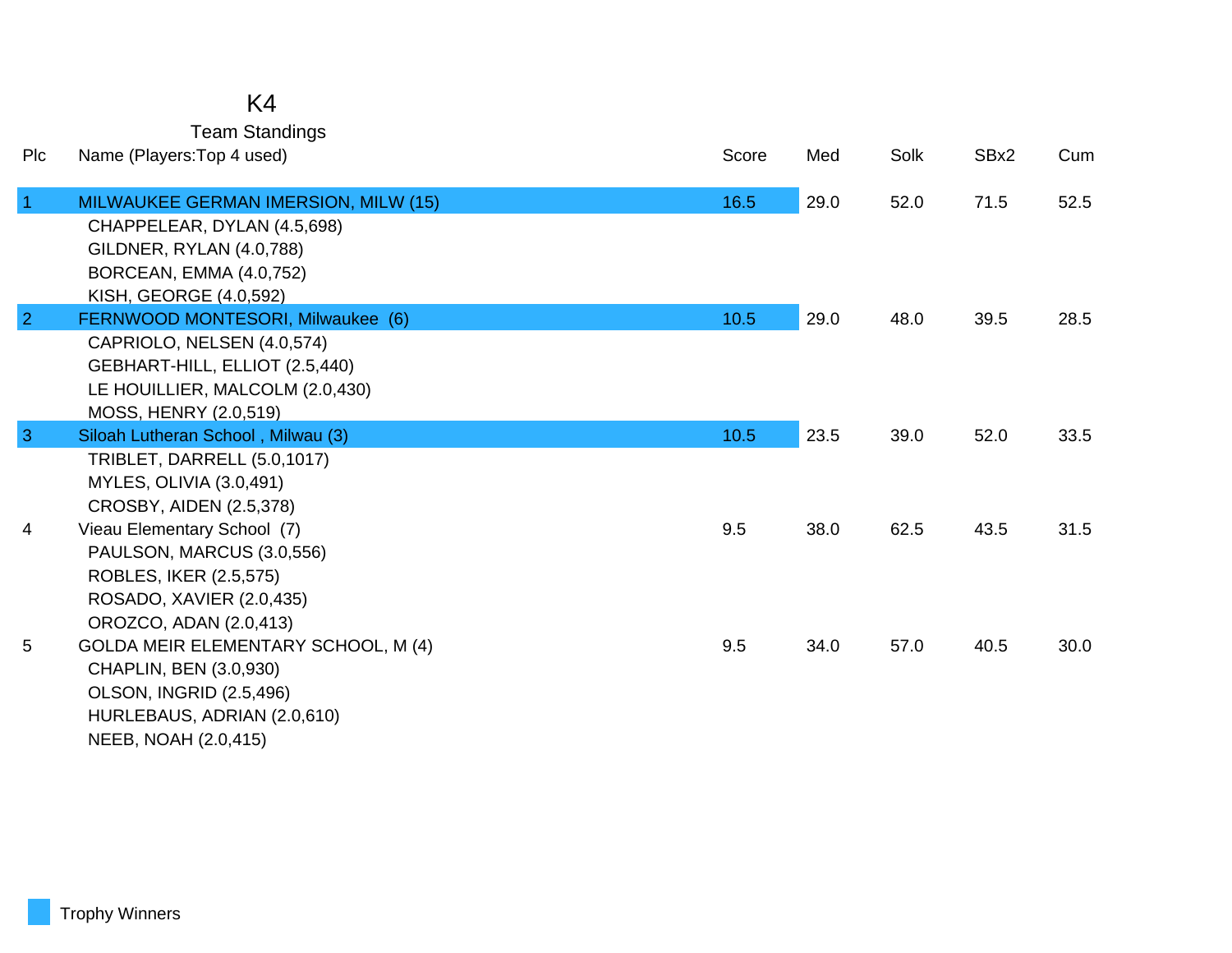| K8 |  |
|----|--|
|    |  |

| <b>Team Standings</b> |  |
|-----------------------|--|
| are:Ton 1 uead)       |  |

| Plc            | Name (Players: Top 4 used)                                                                                                                               | Score | Med  | Solk | SBx2 | Cum  |
|----------------|----------------------------------------------------------------------------------------------------------------------------------------------------------|-------|------|------|------|------|
| $\vert$ 1      | <b>UNITED COMMUNITY CENTER (19)</b><br>CARMONA, JASON (5.0,1109)<br>VARELA, JAIRO (5.0,1032)<br>CENTENO, NATALIA (3.0,577)<br>CORONADO, ANDREZ (3.0,697) | 16.0  | 34.0 | 56.0 | 87.0 | 47.0 |
| $\overline{2}$ | MILWAUKEE GERMAN IMERSION, MILW (6)<br>BEDWELL, QUINN (4.0,951)<br>MEYER, PRESTON (3.5,922)<br>KIM, BENYAMIN (3.0,766)<br>YOGERST, SAWYER (3.0,759)      | 13.5  | 35.5 | 62.5 | 68.5 | 41.0 |
| $\mathbf{3}$   | <b>GOLDA MEIR ELEMENTARY SCHOOL, M (6)</b><br>SMITH, CHAYTON (3.5,918)<br>ROBERSON, XAVIER (3.5,680)<br>WESLEY, HAYDEN (3.0,973)<br>HARPER, TY (3.0,843) | 13.0  | 34.0 | 59.0 | 65.0 | 41.0 |
| 4              | Vieau Elementary School (7)<br>ALCARAZ, JESUS (4.0,885)<br>VALDIVIA, DANIEL (3.0,701)<br>GOMEZ, LIAM (3.0,809)<br>ALCARAZ, ANGEL E (3.0,778)             | 13.0  | 28.5 | 51.0 | 50.0 | 36.0 |
| 5              | Siloah Lutheran School, Milwau (3)<br>HERVEY-PETERS, TRAMELL (3.5,796)<br>SMITH, TAYSHAWN (3.0,909)<br>HERVEY-PETERS, TRA-LYN (2.0, 1027)                | 8.5   | 23.0 | 40.5 | 36.5 | 24.5 |
| 6              | DEER Creek Intermediate School (3)<br>ROCHA, RIHANNA (1.5,266)<br>ALLMON, JESSE (0.5,100)<br>ODUPITAN, AYOMIDE (0.0,100)                                 | 2.0   | 15.5 | 26.5 | 7.0  | 4.5  |